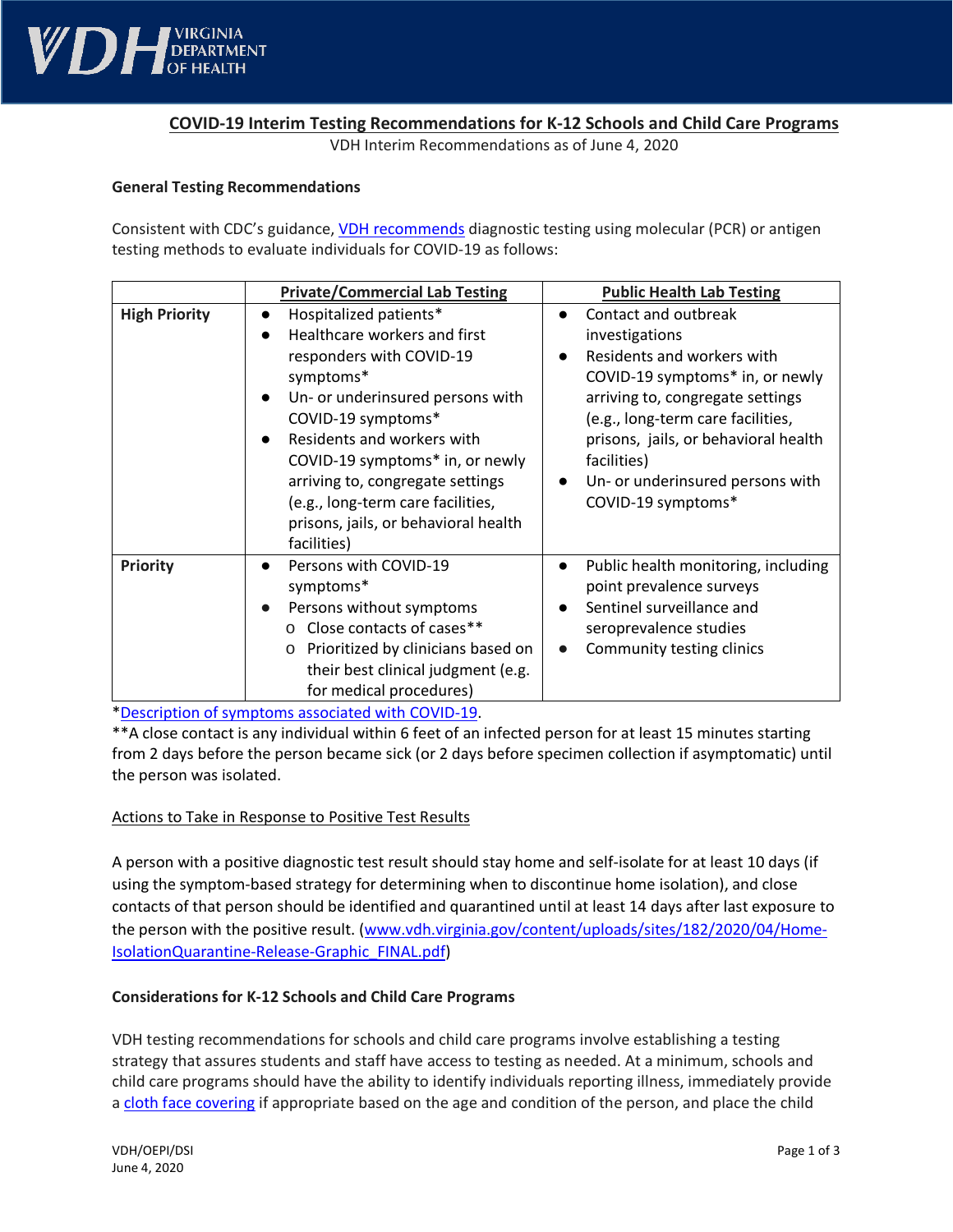

and/or staff person in a private room until the person can go seek care or be picked up by a parent. The ill person should not ride the bus home. If emergency transport is needed, call 9-1-1 and notify the operator that the ill person could have COVID-19.

VDH recommends having a low threshold for identifying anyone who may be exhibiting any sign or symptom of COVID-19 [\(www.cdc.gov/coronavirus/2019-ncov/symptoms-testing/symptoms.html\)](https://www.cdc.gov/coronavirus/2019-ncov/symptoms-testing/symptoms.html). As ill individuals are identified, schools that provide on-campus housing should ensure they are separated from others until test results are available or longer if the result is positive and to identify and place their close contacts in quarantine. Additional information can be found here: [www.cdc.gov/coronavirus/2019-ncov/community/schools-childcare/index.html](http://www.cdc.gov/coronavirus/2019-ncov/community/schools-childcare/index.html)

VDH recommends diagnostic testing (e.g., molecular or antigen testing) for these situations:

- Symptomatic people with suspected COVID-19, including school nurses, students, and staff
- As resources permit, asymptomatic close contacts of people with COVID-19
	- o For COVID-19, a close contact is defined by CDC as any individual who was within 6 feet of an infected person for at least 15 minutes starting from 48 hours before illness onset (or, for asymptomatic patients, 48 hours prior to positive specimen collection) until the time the patient is isolated.
	- o Close contacts who are at higher [risk for severe COVID-19](https://www.cdc.gov/coronavirus/2019-ncov/need-extra-precautions/people-at-higher-risk.html) should be prioritized for testing
	- o VDH recommends testing asymptomatic close contacts 5-7 days after exposure. If testing is negative, the close contact should continue with 14-day self-quarantine.
- If a cluster of cases is identified, the school should immediately notify the local health department (LHD) and work with the LHD to identify the at-risk population. Depending on the situation, the LHD may develop a plan for testing within the defined group of potentially exposed individuals.

The most important factor to consider with diagnostic testing is that the results of the tests are valid for the time of specimen collection only. A person can become infected after the test has been taken. The test results should not be seen as implying that someone who tested negative on the date of the test will continue to not pose a risk to the school community.

Some facilities may choose to conduct additional testing beyond the VDH testing recommendations, such as to conduct surveillance studies or to identify needs for further infection prevention measures, if they feel this is needed for their community.

At this time, VDH does not recommend facility-wide testing of students or staff upon arrival or at certain set intervals. In areas with low prevalence (presumably most of Virginia), there is a high likelihood of false positive or false negative test results (see CIDRAP resource for description of problems with Positive Predictive Value and Negative Predictive Value of tests in areas of low prevalence). Recommendations might change if prevalence increases in Virginia communities or as more information about SARS-CoV-2, the virus that causes COVID-19, becomes available.

## Serology (Antibody) Tests